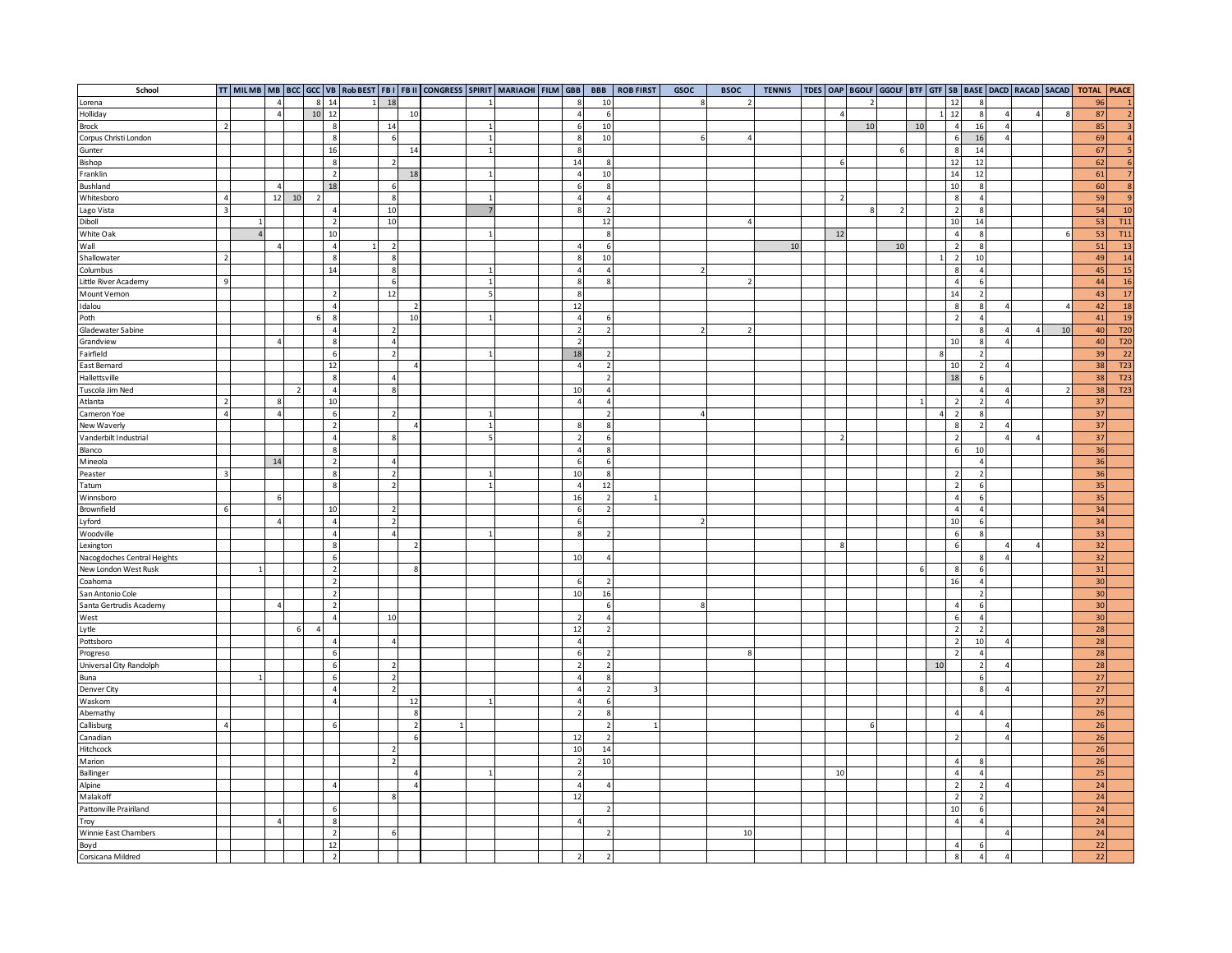| School                                                 |                         |                |            |                |                                  |                                                      |                | TT MILMB MB BCC GCC VB Rob BEST FBI FBII CONGRESS SPIRIT MARIACHI FILM GBB |              |  |                          | <b>BBB</b>          | <b>ROB FIRST</b> | GSOC | <b>BSOC</b>              | <b>TENNIS</b> |  |           |          |                |   |                  |                          |                |  | TDES OAP BGOLF GGOLF BTF GTF SB BASE DACD RACAD SACAD TOTAL PLACE |
|--------------------------------------------------------|-------------------------|----------------|------------|----------------|----------------------------------|------------------------------------------------------|----------------|----------------------------------------------------------------------------|--------------|--|--------------------------|---------------------|------------------|------|--------------------------|---------------|--|-----------|----------|----------------|---|------------------|--------------------------|----------------|--|-------------------------------------------------------------------|
|                                                        |                         |                |            | $\overline{z}$ |                                  |                                                      |                |                                                                            |              |  | 12                       |                     |                  |      |                          |               |  |           |          |                |   | $\overline{2}$   |                          |                |  | $22\,$                                                            |
| Edgewood<br>Goliad                                     |                         |                |            | 12             |                                  | $\overline{2}$                                       |                |                                                                            |              |  |                          |                     |                  |      |                          |               |  |           |          |                | 6 |                  |                          |                |  | 22                                                                |
| Llano                                                  |                         |                |            |                |                                  | - 6                                                  |                |                                                                            |              |  | $\overline{2}$           | 2                   |                  |      |                          |               |  | $\Lambda$ |          |                |   | $\sqrt{4}$       | $\Lambda$                |                |  | 22                                                                |
| <b>Hughes Springs</b>                                  |                         |                |            |                | $\overline{2}$                   |                                                      | $\overline{z}$ |                                                                            |              |  | $\overline{2}$           |                     |                  |      |                          |               |  |           |          |                |   | 12               |                          |                |  | 21                                                                |
|                                                        |                         | 10             |            |                |                                  |                                                      |                |                                                                            | $\mathbf{3}$ |  |                          |                     |                  |      |                          |               |  |           |          |                |   | 8                |                          |                |  | 21                                                                |
| Queen City<br>Dallas Madison                           |                         |                |            |                |                                  |                                                      |                |                                                                            |              |  |                          | 18                  |                  |      |                          |               |  |           |          |                |   |                  | $\overline{\phantom{a}}$ |                |  | 20                                                                |
| Sonora                                                 |                         |                |            |                | 6                                |                                                      | 6              |                                                                            |              |  |                          |                     |                  |      |                          |               |  |           |          |                |   | $\overline{2}$   | $\overline{z}$           | $\overline{4}$ |  | 20 <sup>1</sup>                                                   |
| Whitney                                                | $\overline{\mathbf{3}}$ |                |            |                |                                  | $\overline{4}$                                       |                |                                                                            |              |  | $\overline{\phantom{0}}$ | $\overline{a}$      |                  |      |                          |               |  |           |          |                |   |                  |                          |                |  | 20                                                                |
| Yoakum                                                 |                         | $\overline{a}$ |            |                | $\overline{2}$                   | $\overline{\phantom{a}}$                             |                |                                                                            |              |  |                          |                     |                  |      |                          |               |  |           |          |                |   | $\,$ 6           | 6                        |                |  | 20                                                                |
| Bells                                                  |                         |                |            |                |                                  |                                                      | $\mathbf{r}$   |                                                                            |              |  | $\overline{a}$           | $\overline{4}$      |                  |      |                          |               |  |           |          |                |   | $\overline{2}$   |                          |                |  | 19                                                                |
| Breckenridge                                           |                         |                |            |                |                                  | $\overline{ }$                                       |                |                                                                            |              |  | $\overline{2}$           |                     |                  |      |                          |               |  |           |          | ø              |   | $\overline{4}$   |                          |                |  | 19                                                                |
| Hooks                                                  |                         |                |            |                |                                  |                                                      | $\overline{z}$ | $\overline{\mathbf{z}}$                                                    |              |  | $\overline{2}$           | $\overline{4}$      |                  |      |                          |               |  |           |          |                |   | $\overline{4}$   |                          |                |  | 19                                                                |
| Jacksboro                                              |                         |                |            |                |                                  |                                                      | $\overline{2}$ |                                                                            |              |  |                          |                     |                  |      |                          |               |  |           |          |                |   | 6                |                          |                |  | 19                                                                |
| Maypearl                                               |                         |                |            |                | $\overline{2}$                   | $\overline{2}$                                       |                |                                                                            |              |  | 4 <sup>1</sup>           | $\overline{2}$      |                  |      |                          |               |  |           |          |                |   | $\overline{2}$   |                          |                |  | 19                                                                |
| Brownsville IDEA Frontier                              |                         |                | $\sqrt{4}$ |                |                                  |                                                      |                |                                                                            |              |  | $\overline{2}$           | $\overline{2}$      |                  |      | 6                        |               |  |           |          |                |   |                  |                          |                |  | 18                                                                |
| Diana New Diana                                        |                         | $\overline{2}$ |            |                |                                  | $\mathbf{R}$                                         |                |                                                                            |              |  | $\overline{4}$           |                     |                  |      |                          |               |  |           |          |                |   |                  |                          |                |  | 18                                                                |
| Gladewater                                             |                         |                |            |                |                                  | 8                                                    |                |                                                                            |              |  | $\lvert$ 8               | $\overline{z}$      |                  |      |                          |               |  |           |          |                |   |                  |                          |                |  | 18                                                                |
| Jordanton                                              |                         | 4              |            |                |                                  | $\overline{\phantom{a}}$                             |                |                                                                            |              |  |                          |                     |                  |      |                          |               |  |           |          |                |   | $\mathbf{g}$     |                          |                |  | 18                                                                |
| Ponder                                                 |                         |                |            |                |                                  |                                                      |                |                                                                            |              |  | 10                       | $\mathbf{g}$        |                  |      |                          |               |  |           |          |                |   |                  |                          |                |  | <b>18</b>                                                         |
| Santa Rosa                                             |                         |                |            |                |                                  |                                                      |                |                                                                            |              |  | $\overline{2}$           | $6 \overline{6}$    |                  |      |                          |               |  |           |          |                |   | 6                |                          |                |  | 18                                                                |
| Danbury                                                |                         |                |            |                | $\overline{z}$                   |                                                      |                |                                                                            |              |  |                          | $\overline{2}$      |                  |      |                          |               |  |           |          |                |   | $\overline{4}$   |                          |                |  | 17                                                                |
| Groesbeck                                              | $\overline{\mathbf{3}}$ |                |            |                | $\overline{2}$                   | $\overline{z}$                                       |                |                                                                            |              |  |                          | 6                   |                  |      |                          |               |  |           |          |                |   | $\overline{2}$   |                          |                |  | 17                                                                |
| Kountze                                                |                         |                |            |                |                                  |                                                      |                |                                                                            |              |  | $\overline{4}$           | $\overline{a}$      |                  |      |                          |               |  |           |          |                |   | $\overline{4}$   |                          |                |  | 17                                                                |
| Scurry-Rosser                                          |                         |                |            |                | 6                                |                                                      |                |                                                                            |              |  | $\overline{z}$           | $\overline{4}$      |                  |      |                          |               |  |           |          |                |   |                  |                          |                |  | $17$                                                              |
| Troup                                                  |                         |                |            |                | $\overline{2}$                   |                                                      |                |                                                                            |              |  | $\overline{2}$           | $\overline{2}$      |                  |      |                          |               |  |           |          |                |   | $\sqrt{4}$       |                          |                |  | 17                                                                |
| <b>Boling</b>                                          |                         |                |            |                | $\overline{2}$                   |                                                      |                |                                                                            |              |  | $\overline{4}$           |                     |                  |      |                          |               |  |           |          |                |   | 6                | $\Delta$                 |                |  | 16                                                                |
| Bowie                                                  |                         |                |            |                | $\overline{2}$                   |                                                      |                |                                                                            |              |  | $\overline{2}$           | $\overline{2}$      |                  |      |                          |               |  |           |          |                |   |                  | 10                       |                |  | 16                                                                |
| <b>IDEA Edinburg Quest</b>                             |                         |                |            |                |                                  |                                                      |                |                                                                            |              |  |                          | $\overline{2}$      |                  |      |                          |               |  |           |          |                |   | $\overline{4}$   |                          |                |  | 16                                                                |
| Lamesa                                                 | $\overline{2}$          |                |            |                |                                  |                                                      |                |                                                                            |              |  |                          | $\overline{2}$      |                  |      |                          |               |  |           |          |                |   | $10\,$           |                          |                |  | 16                                                                |
| Merkel                                                 |                         |                |            |                |                                  |                                                      |                |                                                                            |              |  | $\overline{4}$           | $\overline{4}$      |                  |      |                          |               |  |           |          |                |   | $\boldsymbol{8}$ |                          |                |  | 16                                                                |
| Orange Grove                                           |                         |                |            |                | $\overline{2}$                   | $\overline{\phantom{a}}$                             |                |                                                                            |              |  | $\overline{2}$           | $\overline{2}$      |                  |      |                          |               |  |           |          |                |   | $\overline{2}$   |                          |                |  | <b>16</b>                                                         |
| Presidio                                               |                         |                |            |                | $\overline{4}$                   |                                                      |                |                                                                            |              |  | $\overline{\phantom{0}}$ | $\overline{2}$      |                  |      |                          |               |  |           |          |                |   | $\,$ 6           |                          |                |  | 16                                                                |
| Rogers                                                 |                         |                |            |                | $\overline{4}$                   |                                                      |                |                                                                            |              |  | $\overline{2}$           | $\overline{2}$      |                  |      |                          |               |  |           |          |                |   | $\overline{a}$   |                          |                |  | 16                                                                |
| San Diego                                              |                         |                |            |                |                                  |                                                      |                |                                                                            |              |  | $\overline{2}$           | 6                   |                  |      |                          |               |  |           |          |                |   | $\overline{2}$   |                          |                |  | 16                                                                |
| Skidmore-Tynan                                         |                         |                |            |                | 6                                |                                                      |                |                                                                            |              |  | $6\overline{6}$          |                     |                  |      |                          |               |  |           |          |                |   |                  |                          | $\Delta$       |  | 16                                                                |
| Stockdale                                              |                         |                |            |                | $\overline{2}$                   |                                                      | $\overline{4}$ |                                                                            |              |  |                          | 6                   |                  |      |                          |               |  |           |          |                |   | $\overline{2}$   |                          |                |  | 16                                                                |
| Wichita Falls City View                                |                         |                |            |                |                                  |                                                      | $\overline{ }$ |                                                                            |              |  |                          | 14                  |                  |      |                          |               |  |           |          |                |   |                  |                          |                |  | 16                                                                |
| Commerce                                               |                         | $\overline{a}$ |            |                |                                  |                                                      |                |                                                                            |              |  |                          | 10                  |                  |      |                          |               |  |           |          |                |   |                  |                          |                |  | <b>15</b>                                                         |
| DeKalb                                                 |                         |                |            |                | $\overline{4}$                   |                                                      | $\Delta$       |                                                                            |              |  | $\overline{4}$           | $\overline{2}$      |                  |      |                          |               |  |           |          |                |   |                  |                          |                |  | 15                                                                |
| Pilot Point                                            |                         | $\overline{4}$ |            |                | $\overline{2}$                   | $\overline{2}$                                       |                |                                                                            |              |  |                          |                     |                  |      |                          |               |  |           |          |                |   | $\sqrt{4}$       |                          |                |  | 15                                                                |
| Amarillo River Road                                    |                         |                |            |                | $\overline{2}$                   | $\overline{2}$                                       |                |                                                                            |              |  |                          | $\overline{2}$      |                  |      |                          |               |  |           |          |                |   | $6\overline{6}$  |                          |                |  | 14                                                                |
| Anderson-Shiro                                         |                         |                |            |                | $6\overline{6}$                  |                                                      |                |                                                                            |              |  | $\overline{\phantom{a}}$ |                     |                  |      |                          |               |  |           |          |                |   |                  | 6                        |                |  | 14                                                                |
| Banquete                                               |                         |                |            |                | $\overline{2}$                   |                                                      | $\overline{2}$ | $\overline{\phantom{0}}$                                                   |              |  | $\overline{2}$           |                     |                  |      |                          |               |  |           |          |                |   |                  | 6                        |                |  | 14                                                                |
| Childress                                              |                         |                |            |                | $\overline{2}$                   |                                                      | $\overline{A}$ |                                                                            |              |  | $\overline{z}$           | -2                  |                  |      |                          |               |  |           | $\Delta$ |                |   |                  |                          |                |  | 14                                                                |
| Clyde                                                  |                         | $\overline{a}$ |            |                | 6                                |                                                      |                |                                                                            |              |  |                          |                     |                  |      |                          |               |  |           |          |                |   | $\overline{4}$   |                          |                |  | 14                                                                |
| Crane                                                  |                         | $\overline{4}$ |            |                | $\overline{2}$                   |                                                      | $\Lambda$      |                                                                            |              |  | $\overline{2}$           | $\overline{2}$      |                  |      |                          |               |  |           |          |                |   |                  |                          |                |  | 14                                                                |
| Huntington                                             |                         |                |            |                | $\overline{2}$                   | $\overline{\phantom{a}}$<br>$\overline{\phantom{a}}$ |                |                                                                            |              |  | $\overline{2}$           | $\overline{2}$      |                  |      |                          |               |  |           |          |                |   | $\overline{4}$   |                          |                |  | 14<br>14                                                          |
| Jefferson<br>Littlefield                               |                         |                |            |                |                                  |                                                      |                |                                                                            |              |  | $\overline{4}$           | 8 <sup>1</sup>      |                  |      |                          |               |  |           |          |                |   |                  |                          |                |  |                                                                   |
|                                                        |                         |                |            |                | $\overline{2}$                   |                                                      |                |                                                                            |              |  | $\overline{4}$           | 6                   |                  |      | $\overline{\phantom{a}}$ |               |  |           |          |                |   | $\sqrt{4}$       |                          |                |  | 14                                                                |
| Mission IDEA North<br>Nocona                           |                         |                |            |                |                                  |                                                      |                |                                                                            |              |  |                          |                     |                  |      |                          |               |  |           |          |                |   |                  |                          |                |  | 14<br>14                                                          |
|                                                        |                         |                |            |                | $\overline{2}$<br>$\overline{4}$ |                                                      |                |                                                                            |              |  | 10                       | $\overline{2}$      |                  |      |                          |               |  |           |          |                |   |                  |                          |                |  | 14                                                                |
| Paradise<br>Rains                                      |                         |                |            |                | $\overline{4}$                   |                                                      |                |                                                                            |              |  | 6<br>$\overline{2}$      | $\overline{2}$      |                  |      |                          |               |  |           |          |                |   | $\overline{4}$   | 4                        |                |  | 14                                                                |
| Tomillo                                                |                         |                |            |                | $\overline{2}$                   |                                                      |                |                                                                            |              |  |                          |                     |                  |      |                          |               |  |           |          |                |   |                  |                          |                |  | 14                                                                |
| Edna                                                   |                         |                |            |                |                                  |                                                      |                |                                                                            | $\mathbf{1}$ |  |                          | 6<br>$\overline{4}$ |                  |      |                          |               |  |           |          |                |   |                  |                          |                |  | 13                                                                |
| Lubbock Roosevelt                                      |                         |                |            |                |                                  |                                                      | 12             |                                                                            |              |  |                          |                     |                  |      |                          |               |  |           |          |                |   |                  |                          |                |  | 13                                                                |
| Muleshoe                                               |                         |                |            |                |                                  | $\Delta$                                             |                |                                                                            |              |  | $\overline{4}$           |                     |                  |      |                          |               |  |           |          |                |   | $\overline{z}$   |                          |                |  | 13                                                                |
|                                                        |                         | $\overline{a}$ |            |                |                                  |                                                      |                |                                                                            |              |  | $\overline{z}$           |                     |                  |      |                          |               |  |           |          | $\overline{a}$ |   |                  |                          |                |  | 13                                                                |
| Palacios<br>Redwater                                   |                         | $\Delta$       |            |                | $\overline{z}$                   |                                                      |                |                                                                            |              |  |                          |                     |                  |      |                          |               |  |           |          |                |   | $\overline{2}$   |                          |                |  | 13                                                                |
|                                                        |                         |                |            |                |                                  |                                                      |                |                                                                            |              |  | $\overline{2}$           | $\sqrt{4}$          |                  |      |                          |               |  |           |          |                |   | $\overline{2}$   |                          |                |  | 12                                                                |
|                                                        |                         |                |            |                | $\overline{2}$                   |                                                      |                |                                                                            |              |  |                          | $\overline{2}$      |                  |      | 6                        |               |  |           |          |                |   |                  |                          |                |  | $12\,$                                                            |
| Big Lake Reagan Co.<br>Brownsville Jubilee<br>Caldwell | $\overline{z}$          |                |            |                |                                  |                                                      |                |                                                                            |              |  | $\overline{2}$           | $\overline{2}$      |                  |      | $\overline{2}$           |               |  |           |          |                |   |                  |                          |                |  | $12\,$                                                            |
| Coldspring-Oakhurst                                    |                         |                |            |                |                                  | $\overline{2}$                                       |                |                                                                            |              |  | $\overline{2}$           | $\overline{4}$      |                  |      |                          |               |  |           |          |                |   | $\overline{z}$   |                          |                |  | 12                                                                |
| Daingerfield                                           |                         |                |            |                |                                  |                                                      | 10             |                                                                            |              |  |                          | $\overline{2}$      |                  |      |                          |               |  |           |          |                |   |                  |                          |                |  | 12                                                                |
|                                                        |                         |                |            |                |                                  |                                                      |                |                                                                            |              |  |                          |                     |                  |      |                          |               |  |           |          |                |   |                  |                          |                |  |                                                                   |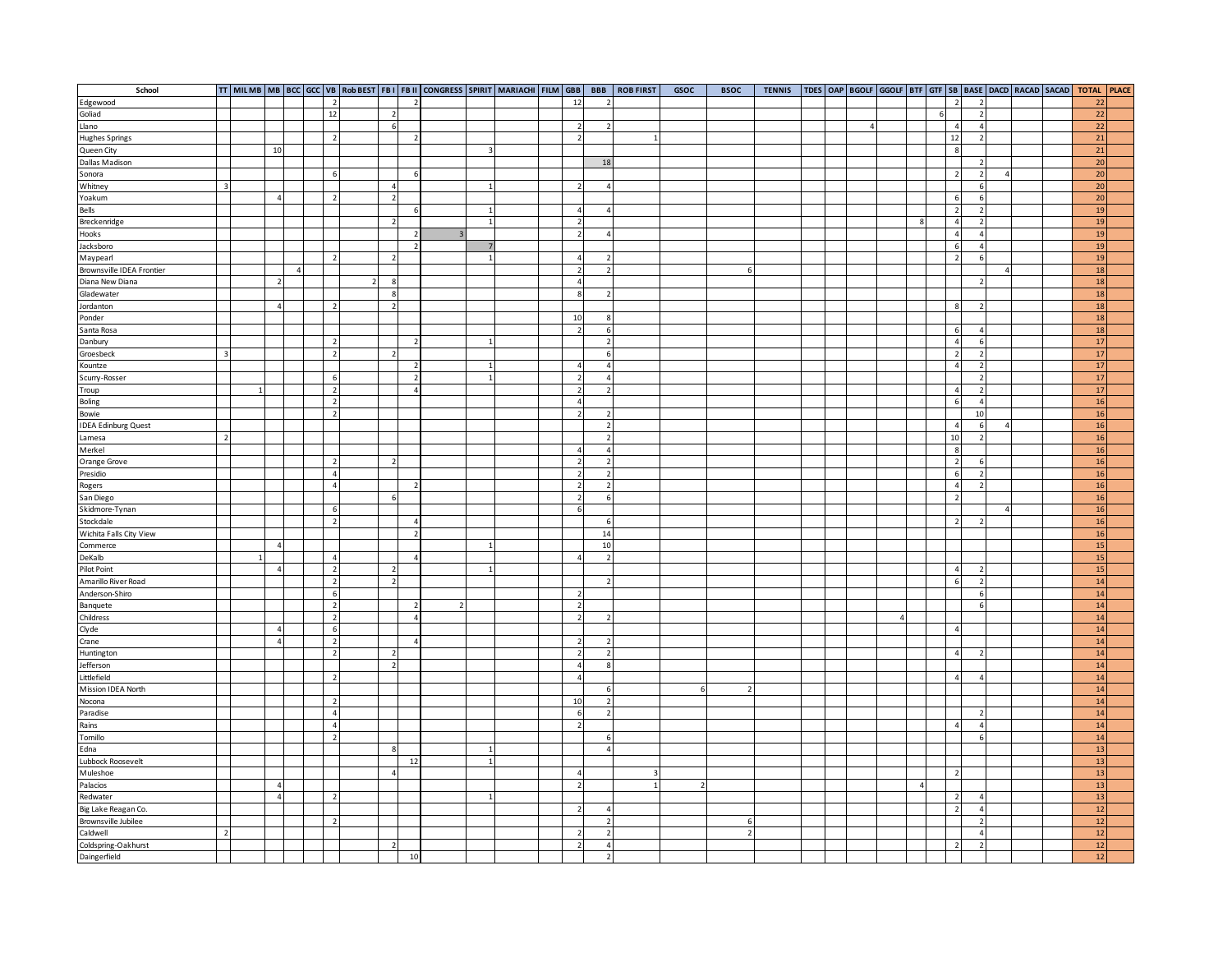| School                                                |                |                         |   |  |                                  |                          |                | TT MILMB MB BCC GCC VB Rob BEST FBI FBII CONGRESS SPIRIT MARIACHI FILM GBB |                |  |                          | <b>BBB</b>       | <b>ROB FIRST</b> | GSOC           | <b>BSOC</b>              | <b>TENNIS</b> |  |   |                |                |               |                         |  | TDES OAP BGOLF GGOLF BTF GTF SB BASE DACD RACAD SACAD TOTAL PLACE |  |
|-------------------------------------------------------|----------------|-------------------------|---|--|----------------------------------|--------------------------|----------------|----------------------------------------------------------------------------|----------------|--|--------------------------|------------------|------------------|----------------|--------------------------|---------------|--|---|----------------|----------------|---------------|-------------------------|--|-------------------------------------------------------------------|--|
| El Maton Tidehaven                                    |                |                         |   |  |                                  |                          |                |                                                                            |                |  | $\overline{z}$           |                  |                  |                |                          |               |  |   |                |                |               |                         |  | $12\,$                                                            |  |
| Eustace                                               |                |                         | 8 |  | $\overline{2}$                   |                          |                |                                                                            |                |  |                          | $\overline{2}$   |                  |                |                          |               |  |   |                |                |               |                         |  | 12                                                                |  |
| Hardin                                                |                |                         |   |  | 8                                |                          |                |                                                                            |                |  | $\overline{2}$           |                  |                  |                |                          |               |  |   |                | $\overline{2}$ |               |                         |  | 12                                                                |  |
| Henrietta                                             |                |                         |   |  | 6                                |                          |                |                                                                            |                |  |                          |                  |                  |                |                          |               |  |   |                | $\overline{4}$ |               |                         |  | 12                                                                |  |
|                                                       |                |                         |   |  |                                  |                          |                |                                                                            |                |  | 6                        |                  |                  |                |                          |               |  |   |                |                |               | $\overline{4}$          |  | 12                                                                |  |
| Kames City<br>Keene                                   |                |                         |   |  | $\overline{2}$                   |                          |                |                                                                            |                |  | $\overline{2}$           | $\overline{4}$   |                  |                |                          |               |  |   |                | $\overline{2}$ |               |                         |  | 12                                                                |  |
| Leonard                                               |                |                         |   |  |                                  |                          | $\overline{4}$ |                                                                            |                |  |                          | $\boldsymbol{8}$ |                  |                |                          |               |  |   |                |                |               |                         |  | 12                                                                |  |
| Mathis                                                |                |                         |   |  |                                  |                          |                |                                                                            |                |  | $\overline{z}$           | $\overline{2}$   |                  |                |                          |               |  |   |                | 8              |               |                         |  | 12                                                                |  |
| Monte Alto                                            |                |                         |   |  | $\overline{2}$                   |                          |                |                                                                            |                |  |                          | $\sqrt{4}$       |                  |                |                          |               |  |   |                | $\sqrt{4}$     |               |                         |  | 12                                                                |  |
| Mount Pleasant Chapel Hill                            |                |                         |   |  |                                  |                          |                |                                                                            |                |  | $\overline{2}$           | $\overline{4}$   |                  |                |                          |               |  |   |                | $\overline{2}$ |               | $\overline{\mathbf{r}}$ |  | 12                                                                |  |
| Nixon-Smiley                                          |                |                         |   |  | $\overline{z}$                   |                          |                |                                                                            |                |  | $\overline{a}$           |                  |                  |                |                          |               |  |   |                | $\,6\,$        |               |                         |  | 12                                                                |  |
|                                                       |                |                         |   |  |                                  |                          |                |                                                                            |                |  |                          | $\overline{2}$   |                  |                |                          |               |  |   |                | $\overline{2}$ |               |                         |  | 12                                                                |  |
| Odem                                                  |                |                         |   |  |                                  |                          | $\overline{2}$ |                                                                            |                |  |                          |                  |                  |                |                          |               |  | 8 |                |                |               |                         |  | 12                                                                |  |
| Odessa Compass Academy                                |                |                         |   |  | $\overline{2}$<br>$\overline{z}$ | -6                       |                |                                                                            |                |  |                          | $\overline{2}$   |                  |                |                          |               |  |   |                |                |               |                         |  | 12                                                                |  |
| Poteet<br>Stanton                                     |                |                         |   |  |                                  |                          | $\overline{A}$ |                                                                            |                |  | $\overline{z}$           |                  |                  |                |                          |               |  |   |                |                |               |                         |  | 12                                                                |  |
|                                                       |                |                         |   |  |                                  |                          |                |                                                                            |                |  |                          | $\overline{2}$   |                  |                |                          |               |  |   |                | $\overline{2}$ |               |                         |  |                                                                   |  |
| Early                                                 |                |                         |   |  |                                  | $\overline{4}$           |                |                                                                            |                |  |                          | $\overline{2}$   |                  |                |                          |               |  |   |                | $\overline{2}$ |               |                         |  | <b>11</b>                                                         |  |
| Howe                                                  |                | $\overline{4}$          |   |  |                                  |                          |                |                                                                            |                |  |                          | $\overline{4}$   |                  |                |                          |               |  |   |                |                |               |                         |  | 11                                                                |  |
| Big Sandy Harmony<br>Brownsville IDEA Riverview       |                |                         |   |  |                                  |                          |                |                                                                            |                |  |                          |                  |                  |                |                          |               |  |   |                |                |               |                         |  | 10                                                                |  |
|                                                       |                |                         |   |  |                                  |                          |                |                                                                            |                |  | $\overline{2}$           |                  |                  | 6              |                          |               |  |   |                |                |               |                         |  | 10                                                                |  |
| Crockett                                              |                |                         |   |  |                                  | $\overline{2}$           |                |                                                                            |                |  | $\overline{2}$           | $\overline{4}$   |                  | $\overline{z}$ |                          |               |  |   |                |                |               |                         |  | 10 <sup>1</sup>                                                   |  |
| Dalhart                                               |                |                         |   |  | $\overline{2}$                   | $\overline{\phantom{a}}$ |                |                                                                            |                |  | $\overline{2}$           |                  |                  |                |                          |               |  |   |                | $\overline{2}$ |               |                         |  | 10                                                                |  |
| Dublin                                                |                |                         |   |  | $\overline{2}$                   |                          | 6              |                                                                            |                |  |                          | $\overline{2}$   |                  |                |                          |               |  |   |                |                |               |                         |  | 10                                                                |  |
| <b>Elysian Fields</b>                                 |                |                         |   |  |                                  |                          | $\overline{4}$ |                                                                            |                |  |                          |                  |                  |                |                          |               |  |   |                | $\overline{2}$ |               | $\overline{\mathbf{r}}$ |  | 10 <sup>1</sup>                                                   |  |
| <b>IDEA Donna Academy</b>                             |                |                         |   |  | $\overline{z}$                   |                          |                |                                                                            |                |  | $\Delta$                 |                  |                  |                |                          |               |  |   |                | $\overline{2}$ |               |                         |  | 10                                                                |  |
| Kermit                                                |                |                         |   |  |                                  |                          |                |                                                                            |                |  | $\overline{z}$           | $\overline{4}$   |                  |                |                          |               |  |   |                | $\overline{2}$ |               |                         |  | 10                                                                |  |
| Natalia                                               |                | $\overline{\mathbf{A}}$ |   |  | $\overline{2}$                   |                          | $\overline{4}$ |                                                                            |                |  |                          |                  |                  |                |                          |               |  |   |                |                |               |                         |  | 10                                                                |  |
| Palmer                                                |                |                         |   |  |                                  |                          | $\overline{6}$ |                                                                            |                |  |                          | $\overline{2}$   |                  |                |                          |               |  |   |                | $\overline{2}$ |               |                         |  | 10                                                                |  |
| Quitman                                               |                |                         |   |  | $\overline{4}$                   |                          |                |                                                                            |                |  |                          | $\overline{a}$   |                  |                |                          |               |  |   |                | $\overline{2}$ |               |                         |  | 10                                                                |  |
| Teague                                                |                |                         |   |  | $\overline{2}$                   | $\overline{z}$           |                |                                                                            |                |  | $\overline{a}$           |                  |                  |                |                          |               |  |   |                | $\overline{2}$ |               |                         |  | 10                                                                |  |
| <b>Wallis Brazos</b>                                  |                |                         |   |  | $\boldsymbol{8}$                 |                          |                |                                                                            |                |  |                          |                  |                  |                |                          |               |  |   |                | $\overline{2}$ |               |                         |  | 10 <sup>1</sup>                                                   |  |
| Whitewright<br>Clifton                                |                |                         |   |  | $\overline{2}$                   |                          |                |                                                                            |                |  | $\overline{2}$           |                  |                  |                |                          |               |  |   |                | $\overline{4}$ |               |                         |  | $10$                                                              |  |
|                                                       |                |                         |   |  | $\overline{2}$                   |                          |                |                                                                            |                |  |                          | $\overline{4}$   |                  |                |                          |               |  |   |                | $\overline{2}$ |               |                         |  | $\overline{9}$                                                    |  |
| Vanguard Academy                                      |                |                         |   |  |                                  |                          |                |                                                                            |                |  |                          |                  |                  |                | 6                        |               |  |   |                |                |               |                         |  | 9                                                                 |  |
| Anthony                                               |                |                         |   |  | $\overline{2}$                   |                          |                |                                                                            |                |  | $\overline{z}$           |                  |                  |                |                          |               |  |   |                | $\overline{2}$ |               |                         |  | $\overline{8}$                                                    |  |
| Aransas Pass                                          |                |                         |   |  | $\overline{2}$                   |                          |                |                                                                            |                |  |                          | $\overline{4}$   |                  |                |                          |               |  |   |                | $\overline{2}$ |               |                         |  | 8                                                                 |  |
| Austin IDEA Montopolis                                |                |                         |   |  |                                  |                          |                |                                                                            |                |  |                          |                  |                  |                | 6                        |               |  |   |                |                |               |                         |  | 8 <sup>1</sup>                                                    |  |
|                                                       |                |                         |   |  |                                  |                          |                |                                                                            |                |  |                          |                  |                  |                |                          |               |  |   |                |                |               |                         |  | $\mathbf{R}$                                                      |  |
| Brady<br>Cleveland Tarkington<br>Comfort              |                |                         |   |  |                                  |                          |                |                                                                            |                |  |                          | $\overline{4}$   |                  |                |                          |               |  |   |                |                |               |                         |  | $\overline{8}$                                                    |  |
|                                                       |                |                         |   |  | $\overline{2}$                   |                          |                |                                                                            |                |  | $\overline{2}$           | $\overline{2}$   |                  |                |                          |               |  |   |                | $\overline{2}$ |               |                         |  | 8                                                                 |  |
| Dimmitt                                               |                |                         |   |  |                                  |                          |                |                                                                            |                |  |                          | 6                |                  |                |                          |               |  |   |                |                |               |                         |  | 8 <sup>1</sup>                                                    |  |
| Eastland                                              |                |                         |   |  |                                  |                          | 6              |                                                                            |                |  | $\overline{2}$           |                  |                  |                |                          |               |  |   |                |                |               |                         |  | $\mathbf{g}$                                                      |  |
| Gilmer Harmony                                        |                |                         |   |  | $\mathbf{8}$                     |                          |                |                                                                            |                |  |                          |                  |                  |                |                          |               |  |   |                |                |               |                         |  | 8                                                                 |  |
|                                                       |                |                         |   |  |                                  |                          |                |                                                                            |                |  |                          | $\overline{z}$   |                  |                |                          |               |  |   |                |                |               | $\overline{4}$          |  | $\overline{8}$                                                    |  |
| <b>Grand Saline</b>                                   |                |                         |   |  | $\Lambda$                        |                          |                |                                                                            |                |  |                          |                  |                  |                |                          |               |  |   |                |                | $\mathcal{D}$ |                         |  |                                                                   |  |
| Ingram Moore                                          | $\overline{2}$ |                         |   |  |                                  |                          |                |                                                                            |                |  |                          |                  |                  |                |                          |               |  |   |                |                |               |                         |  | $\mathbf{8}$                                                      |  |
| Millsap                                               |                |                         |   |  | $\overline{2}$                   |                          | $\Delta$       |                                                                            |                |  | $\overline{2}$           |                  |                  |                |                          |               |  |   |                |                |               |                         |  | 8                                                                 |  |
| Newton                                                |                |                         |   |  |                                  |                          | 8              |                                                                            |                |  |                          |                  |                  |                |                          |               |  |   |                |                |               |                         |  | 8 <sup>1</sup>                                                    |  |
| Oak Cliff Life                                        |                |                         |   |  | $\overline{2}$                   |                          |                |                                                                            |                |  | $\overline{2}$           |                  |                  |                | $\overline{\phantom{a}}$ |               |  |   |                | $\overline{2}$ |               |                         |  | $\overline{8}$                                                    |  |
| Tulia                                                 |                |                         |   |  | $\overline{2}$                   |                          |                |                                                                            |                |  |                          | 6                |                  |                |                          |               |  |   |                |                |               |                         |  | $\overline{8}$                                                    |  |
| Van Vleck                                             |                |                         |   |  |                                  |                          | $\Delta$       |                                                                            |                |  | $\overline{2}$           |                  |                  |                |                          |               |  |   |                |                |               |                         |  | 8                                                                 |  |
|                                                       |                |                         |   |  |                                  |                          |                |                                                                            |                |  |                          |                  |                  |                |                          |               |  |   |                |                |               |                         |  | $\overline{7}$                                                    |  |
| Corpus Christi Collegiate<br>Kirbyville<br>New Boston |                |                         |   |  |                                  |                          |                |                                                                            | $\overline{3}$ |  | $\overline{z}$           |                  |                  |                |                          |               |  |   |                | $\overline{2}$ |               |                         |  |                                                                   |  |
|                                                       |                |                         |   |  |                                  |                          |                |                                                                            |                |  | $\overline{2}$           | $\overline{2}$   |                  |                |                          |               |  |   |                |                |               |                         |  | $\overline{7}$                                                    |  |
| Spearman                                              |                |                         |   |  |                                  |                          | $\overline{2}$ |                                                                            |                |  | $\overline{2}$           | $\overline{z}$   |                  |                |                          |               |  |   | $\overline{1}$ |                |               |                         |  | 7                                                                 |  |
| Amarillo Highland Park                                |                |                         |   |  | 6                                |                          |                |                                                                            |                |  |                          |                  |                  |                |                          |               |  |   |                |                |               |                         |  | $6 \overline{6}$                                                  |  |
| Anahuac                                               |                |                         |   |  |                                  | $\overline{4}$           |                |                                                                            |                |  |                          |                  |                  |                |                          |               |  |   |                |                |               |                         |  | $6 \overline{6}$                                                  |  |
| Friona                                                |                |                         |   |  | $\overline{4}$                   |                          | $\overline{2}$ |                                                                            |                |  |                          |                  |                  |                |                          |               |  |   |                |                |               |                         |  | 6 <sup>1</sup>                                                    |  |
| Hemphill<br>IDEA Edinburg Prep                        |                |                         |   |  |                                  |                          |                |                                                                            |                |  |                          | $\overline{2}$   |                  |                |                          |               |  |   |                | $\overline{2}$ |               |                         |  | $6\overline{6}$                                                   |  |
|                                                       |                |                         |   |  |                                  |                          |                |                                                                            |                |  |                          | $\overline{2}$   |                  |                |                          |               |  |   |                |                |               |                         |  | $6\overline{6}$                                                   |  |
| <b>IDEA North Mission</b>                             |                |                         |   |  | 6                                |                          |                |                                                                            |                |  |                          |                  |                  |                |                          |               |  |   |                |                |               |                         |  | 6 <sup>1</sup>                                                    |  |
| Omaha Pewitt                                          |                |                         |   |  | $\overline{2}$                   |                          |                |                                                                            |                |  |                          |                  |                  |                |                          |               |  |   |                |                |               |                         |  | $6 \overline{6}$                                                  |  |
| Paris Chisum                                          |                |                         |   |  | $\overline{2}$                   |                          |                |                                                                            |                |  | $\overline{\phantom{0}}$ |                  |                  |                |                          |               |  |   |                | $\overline{2}$ |               |                         |  | $6 \overline{6}$                                                  |  |
| Pharr IDEA College Prep.                              |                |                         |   |  |                                  |                          |                |                                                                            |                |  |                          |                  |                  | $\lambda$      | $\overline{z}$           |               |  |   |                |                |               |                         |  | 6 <sup>1</sup>                                                    |  |
|                                                       |                |                         |   |  | $\overline{z}$                   |                          |                |                                                                            |                |  | $\Delta$                 |                  |                  |                |                          |               |  |   |                |                |               |                         |  | 6 <sup>1</sup>                                                    |  |
| Rice<br>Rice<br>Riesel                                |                |                         |   |  |                                  |                          | 6              |                                                                            |                |  |                          |                  |                  |                |                          |               |  |   |                |                |               |                         |  | 6 <sup>1</sup>                                                    |  |